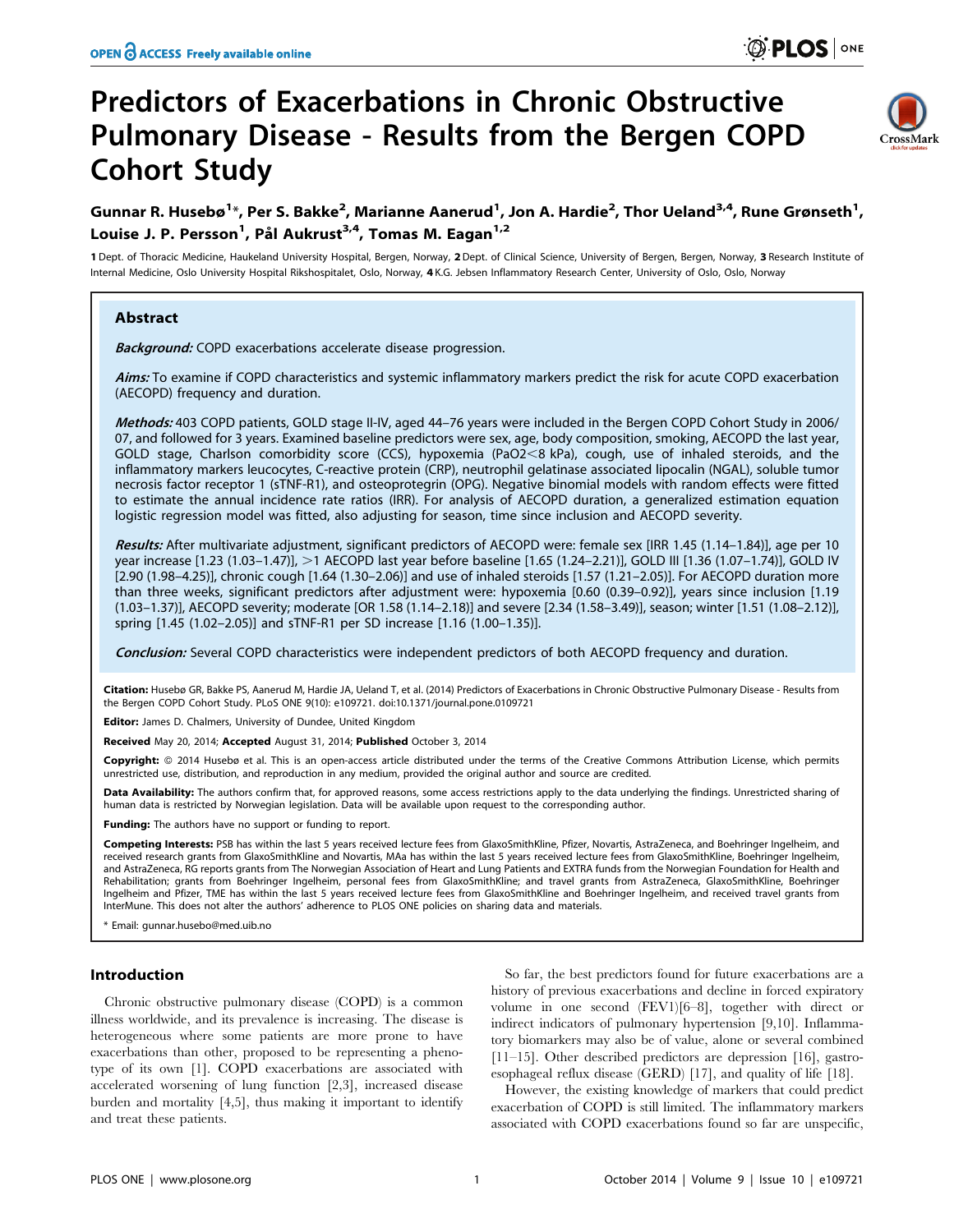Table 1. Characteristics of COPD patients according to exacerbation frequency during follow-up.

|                                                  | Less than 1 exacerbations<br>per year, n = 231 | 1 or more exacerbations<br>per year, n = 172 | p-Value* |
|--------------------------------------------------|------------------------------------------------|----------------------------------------------|----------|
| Sex, %                                           |                                                |                                              | 0.45     |
| Women                                            | 38.1                                           | 41.9                                         |          |
| Men                                              | 61.9                                           | 58.1                                         |          |
| Age, Mean (SD)                                   | 62.6(6.8)                                      | 64.3 (6.8)                                   | 0.01     |
| <b>Body Composition, %</b>                       |                                                |                                              | 0.05     |
| Normal                                           | 61.0                                           | 48.8                                         |          |
| Cachectic                                        | 25.1                                           | 31.4                                         |          |
| Obese                                            | 13.9                                           | 19.8                                         |          |
| Smoking, %                                       |                                                |                                              | 0.08     |
| Ex                                               | 52.8                                           | 61.6                                         |          |
| Current                                          | 47.2                                           | 38.4                                         |          |
| Exacerbations last year prior to inclusion, %    |                                                |                                              | < 0.001  |
| $0 - 1$                                          | 93.5                                           | 70.4                                         |          |
| $2+$                                             | 6.5                                            | 29.7                                         |          |
| GOLD 2007 classification, %                      |                                                |                                              | < 0.001  |
| FEV1 50-80%                                      | 58.9                                           | 33.7                                         |          |
| FEV1 30-50%                                      | 37.2                                           | 47.7                                         |          |
| FEV1<30%                                         | 3.9                                            | 18.6                                         |          |
| Hypoxemia, %                                     |                                                |                                              | 0.07     |
| PaO2>8 kPa                                       | 90.9                                           | 84.7                                         |          |
| PaO2<8 kPa                                       | 9.1                                            | 15.3                                         |          |
| Charlson comorbidity Score, %                    |                                                |                                              | 0.46     |
| $\overline{1}$                                   | 60.2                                           | 54.1                                         |          |
| 2                                                | 23.8                                           | 23.8                                         |          |
| 3                                                | 10.0                                           | 14.0                                         |          |
| $4+$                                             | 06.jan                                         | 8.1                                          |          |
| Chronic cough, %                                 |                                                |                                              | 0.002    |
| No                                               | 61.5                                           | 45.6                                         |          |
| Yes                                              | 38.5                                           | 54.4                                         |          |
| Cough with phlegm, %                             |                                                |                                              | 0.02     |
| No                                               | 45.9                                           | 34.3                                         |          |
| Yes                                              | 54.1                                           | 65.7                                         |          |
| Use of inhaled steroids, %                       |                                                |                                              | < 0.001  |
| No                                               | 39.4                                           | 22.1                                         |          |
| Yes                                              | 60.6                                           | 77.9                                         |          |
| Inflammatory markers, Median (IQR)               |                                                |                                              |          |
| Leucocyte count (WBC), x10 <sup>9</sup> /l       | 7.7 (6.3 $-9.1$ )                              | 7.9 $(6.6 - 9.6)$                            | 0.11     |
| C-reactive protein (CRP), ng/ml                  | 3.4 $(1.7 - 6.8)$                              | 4.9 $(2.1 - 12.6)$                           | 0.003    |
| Neutrophil gelatinase lipocalin (NGAL), 10 μg/ml | 6.7 $(5.1 - 9.5)$                              | $6.7$ (5.2 $-9.2$ )                          | 0.77     |
| Soluble TNF receptor-1 (sTNF-R1), 100 μg/ml      | 6.8 $(5.8 - 8.1)$                              | 7.1 $(5.6 - 8.5)$                            | 0.43     |
| Osteoprotegrin (OPG), ng/ml                      | 5.5 $(3.8 - 7.1)$                              | 5.9 $(4.5 - 7.3)$                            | 0.10     |

 $*_\chi$ -square for categorical variables, t-test for means and Kruskal Wallis test for medians doi:10.1371/journal.pone.0109721.t001

where abnormal values can be seen in a range of conditions, thus a continued evaluation of novel markers is warranted. Second, although several studies have linked exacerbations with increased inflammation [19,20], it is not fully understood whether this is a cause or a consequence, and for this purpose longitudinal studies are needed. Third, another measure of disease burden apart from

exacerbation frequency is their duration, for which some associations have been described [21–24], but patients with delayed exacerbation recovery remains difficult to identify.

This study aimed to find predictors for COPD exacerbations and exacerbation duration, using longitudinal data from a large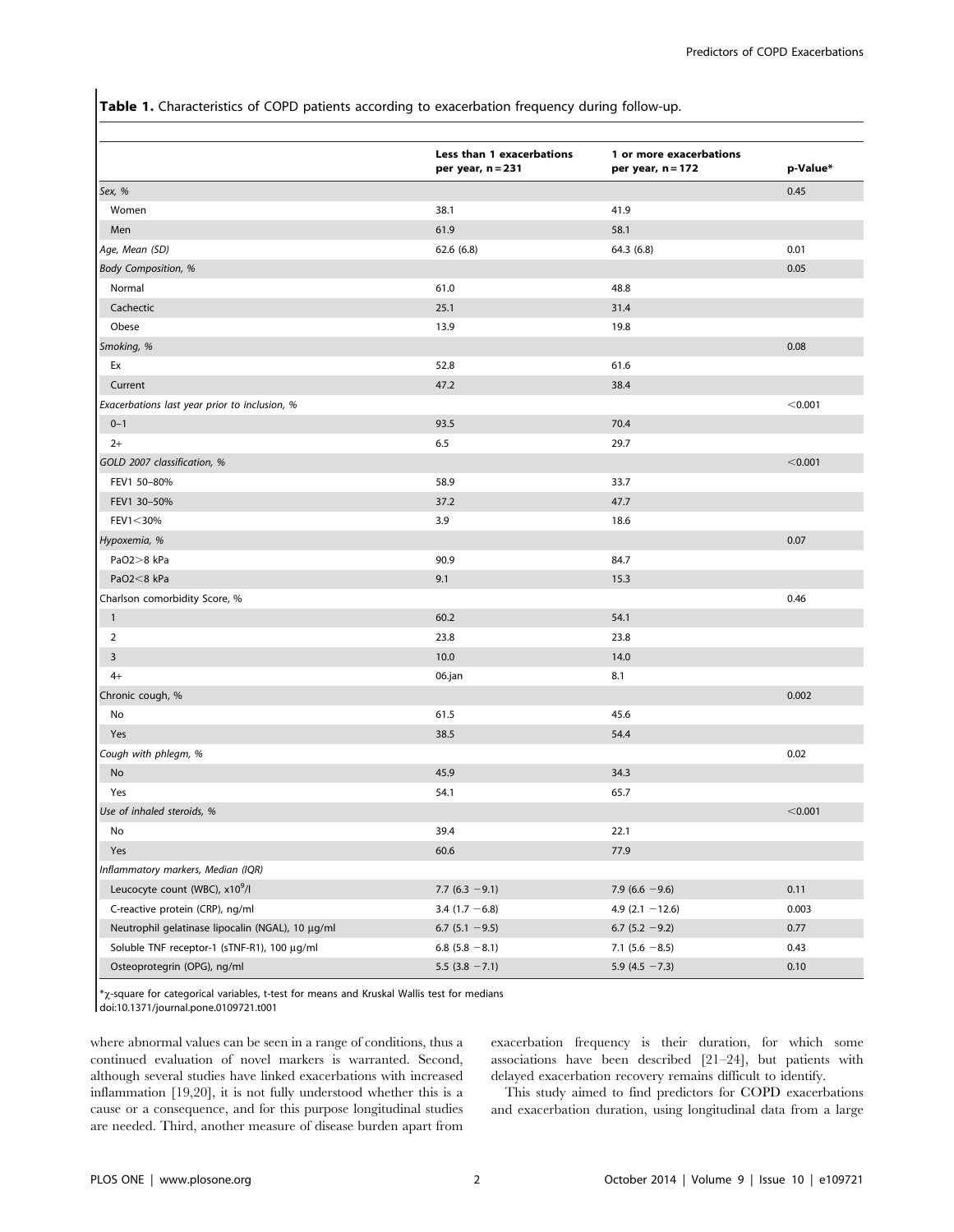cohort study in Western Norway, examining both clinical characteristics and novel systemic inflammatory markers.

# Materials and Methods

#### Study population

433 Patients with COPD were included in the Bergen COPD Cohort Study (BCCS) between February 2006 and February 2008. All subjects in the study received written and oral information prior to inclusion and signed informed consent. The study was approved by the Regional Committee for Medical and Health Research Ethics, region West (REC-West), case number 165.08. The patients were aged between 44–76 years at the time of inclusion. All patients had a clinical diagnosis of COPD, and a ratio of forced expiratory volume in one second (FEV1) to forced vital capacity  $\langle \text{FVC} \rangle \leq 0.7$  at least 15 minutes after bronchodilation,  $FEV1 < 80\%$  predicted by Norwegian reference values [25], and a smoking history of more than 10 packyears. Exclusion criteria were lung diseases other than COPD, additional active inflammatory disease such as various autoimmune disorders, and having a COPD-exacerbation within 4 weeks prior to inclusion. No patients were using long-term prophylactic macrolides or other antibiotics except one patient who was using a tetracycline for a skin disease. The details of study design, patient selection and data collection have been described previously [26].

# Data collection

Briefly, all patients were examined by a study physician. A physical examination, blood gas sampling, and a clinical interview that included exacerbation history, comorbidities and medication history were undertaken. All patients performed spirometry, before and after bronchodilation with 0.4 mg salbutamol, using a Viasys Masterscope. The patients were categorized into Global Initiative for Chronic Obstructive Lung Disease (GOLD 2007) categories II-IV based on post-bronchodilation FEV1.

Body composition was determined with bioelectrical impedance measurements. Cachexia was defined as a fat free mass index (FFMI) less than 17 kg/m<sup>2</sup> in men or less than 14 kg/m<sup>2</sup> in women, which corresponds to the lower 95% confidence limit in a normal population [27]. Obesity was defined as a fat mass index (FMI) of more than 9.3 kg/m<sup>2</sup> in men or more than 13.5 kg/m<sup>2</sup> in women [27].

All patients were examined and interviewed by a study physician at the out-patient clinic every 6 months for 3 consecutive years. At each visit, the study physician performed a detailed clinical interview, where all exacerbations were registered.

The exacerbation count was the main outcome in this study and was prospectively registered by the patients. We defined an exacerbation as a worsening of respiratory symptoms for two consecutive days or more. Exacerbations that did not require any change in treatment were defined as mild, those requiring treatment with antibiotics or systemic steroids by the decision of a physician were considered moderate, and those in need for hospital admission were considered severe [28]. Exacerbation duration was patient reported, based entirely on symptomatic recovery. The cut off for late recovery was set at three weeks; there exists no definition on a long lasting exacerbation, our limit for when to normally expect recovery was based on clinical experience.

#### Laboratory measurements

Peripheral blood sampling and analyses of total leukocyte (WBC) count, C-reactive protein (CRP), neutrophil gelatinase associated lipocalin (NGAL), soluble tumor necrosis factor receptor-1 (sTNF-R1), and osteoprotegrin (OPG) were performed as previously described [26,29]. WBC and CRP were chosen as inflammatory markers due to their availability as established indicators of inflammation. NGAL [29], sTNF-R1 [26], and OPG [26] have all been shown in cross-sectional analyses from our cohort to be associated with important COPD disease characteristics including FEV1 and exacerbation frequency.

Arterial blood gas analysis was sampled and examined within 5 minutes with a Radiometer ABL520 analyzer [30]. Hypoxemia was defined as a partial oxygen pressure  $\leq 8.0$  kPa.

### Missing Values

30 patients only participated in the baseline visit. Of the 30 patients, 9 were excluded due to use of oral steroids, 8 died before any follow-up visits were performed, in 2 patients CT scans revealed lung cancer, and finally 11 patients withdrew their consent to participate. Thus, 403 patients were included in the statistical analyses. Information regarding chronic cough and cough with phlegm was missing in 8 and 2 patients, respectively. Plasma-sampling failed in 12 patients, and for 1, 2, and 7 patients we lacked sufficient plasma to measure sTNF-R1, OPG, and NGAL, respectively. Arterial blood gas analysis failed in 37 cases, most commonly a sampling error where the patient did not want puncture.

#### Statistical analyses

The exacerbation count distribution was heavily skewed to the right. For the baseline characteristics analysis the exacerbation count was dichotomized into patients with an average exacerbation count of less than 1 per year, and those with 1 or more per year. Mild exacerbations were not included in the exacerbation count analysis, as in concordance with prior studies [6–8], and due to suspected under-reporting [31]. Bivariate associations were examined with t-tests or non-parametric tests for continuous variables, and  $\chi$ -square tests for categorical variables.

Random effects negative binomial regression models conditional on gamma errors were fitted to estimate the incidence rate ratios (IRR) for each potential predictor variable. Correspondingly, a multivariate model was fitted including all the predictor variables from the bivariate analyses except for cough with phlegm, which showed a strong colinearity with chronic cough. The inflammatory markers also showed strong colinearity with each other, and were therefore tested separately added to the main model. To test for possible interactions by sex, all variables that differed statistically by sex at baseline were tested one at a time with an interaction term in the final multivariate model.

In addition, exacerbations were analyzed according to duration, searching for factors associated with recovery time exceeding three weeks. A generalized estimating equation logistic regression model with exchangeable correlation structure was fitted, testing potential predictor variables both separate and multivariate. Stata 12.1 (StataCorp LP, College Station, TX, USA) was used for the statistical analyses.

# Results

350 out of the 403 COPD patients experienced one or more exacerbations during the three years of follow-up. A total of 1696 exacerbations were registered, of which 393 were classified as mild, 933 as moderate, and 370 as severe. Women had more exacerbations than men, the difference consisting of more exacerbations of moderate severity  $(p = 0.001)$ . The median duration for an exacerbation was 14 days (interquartile range 15 days) .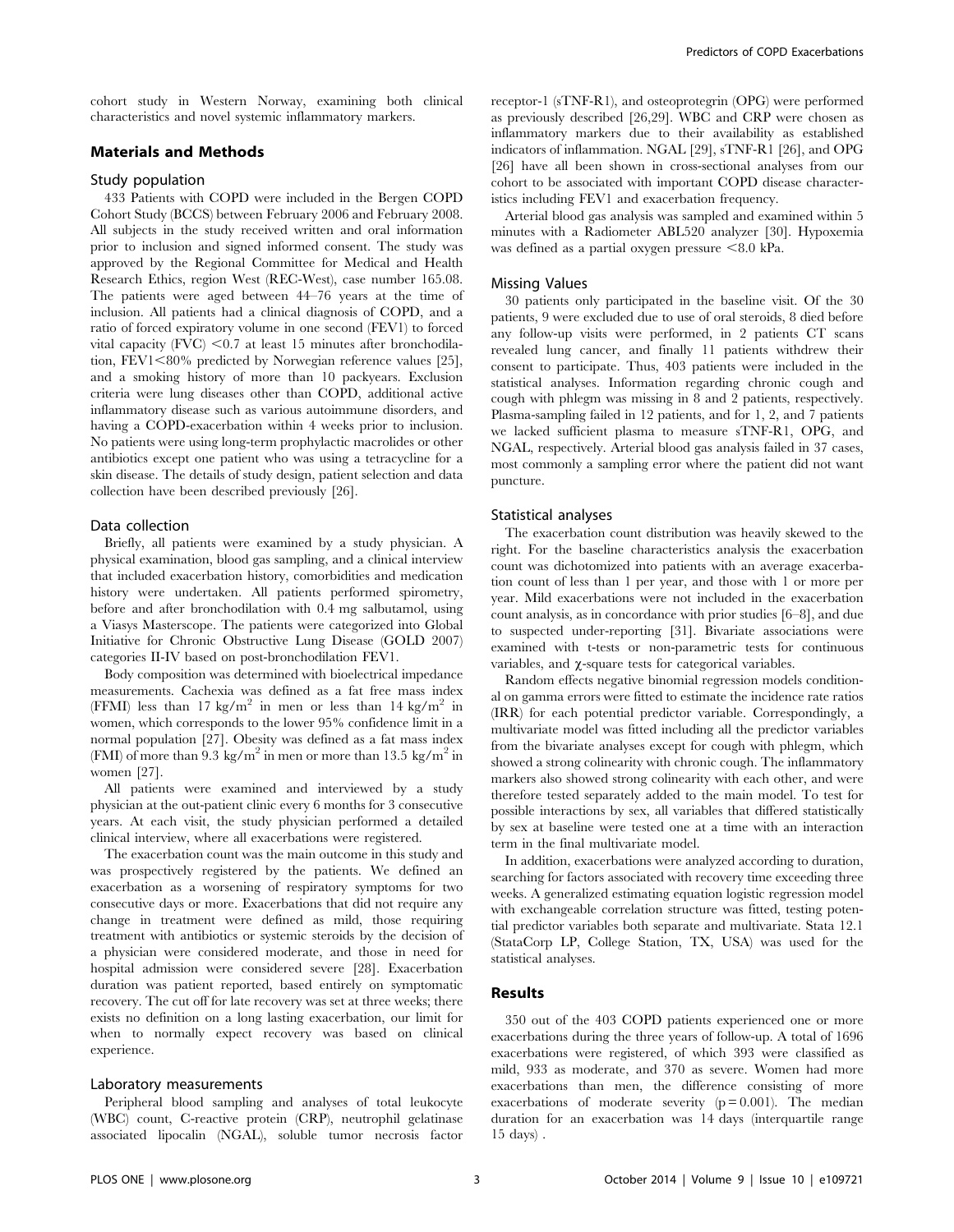Table 2. Bivariate predictors of the annual incidence rate ratio (IRR) of moderate or severe COPD exacerbations, estimated by a random effects negative binomial model.

| <b>IRR</b><br>(95% CI)<br>p-Value<br>$\mathbf{1}$<br>Men<br>1.27<br>Women<br>$(0.99 - 1.63)$<br>0.06<br>Age<br>0.02<br>1.24<br>$(1.04 - 1.48)$<br>per 10 years increase<br>$\mathbf{1}$<br>Normal<br>Cachectic<br>0.02<br>1.41<br>$(1.07 - 1.85)$<br>Obese<br>1.23<br>0.23<br>$(0.88 - 1.71)$<br>Ex<br>$\mathbf{1}$<br>0.83<br>Current<br>$(0.65 - 1.06)$<br>0.13<br>Exacerbations 12 months before inclusion<br>$0 - 1$<br>$\mathbf{1}$<br>2.74<br>$(2.08 - 3.61)$<br>< 0.001<br>$2+$<br>GOLD 2007 classification<br>FEV1 50-80%<br>$\mathbf{1}$<br>< 0.001<br>FEV1 30-50%<br>1.75<br>$(1.38 - 2.23)$<br>FEV1<30%<br>3.59<br>< 0.001<br>$(2.51 - 5.13)$<br>Hypoxemia<br>$\mathbf{1}$<br>PaO2>8 kPa<br>0.01<br>PaO2<8 kPa<br>1.61<br>$(1.11 - 2.34)$<br>Charlson comorbidity Score<br>$\mathbf{1}$<br>$\mathbf{1}$<br>1.07<br>$\overline{2}$<br>$(0.79 - 1.43)$<br>0.67<br>3<br>1.21<br>$(0.82 - 1.77)$<br>0.33<br>$4+$<br>1.37<br>$(0.86 - 2.21)$<br>0.19<br>Chronic cough<br>$\mathbf{1}$<br>No<br>Yes<br>1.73<br>< 0.001<br>$(1.36 - 2.19)$<br>Cough with phlegm<br>$\mathbf{1}$<br>No<br>Yes<br>1.38<br>$(1.08 - 1.77)$<br>0.01<br>Use of inhaled steroids<br>$\mathbf{1}$<br>No<br>2.11<br>$(1.62 - 2.74)$<br>< 0.001<br>Yes<br>Inflammatory markers *<br>Leucocyte count (WBC)<br>1.13<br>$(1.00 - 1.29)$<br>0.05<br>C-reactive protein (CRP)<br>1.13<br>$(1.01 - 1.26)$<br>0.04<br>Neutrophil gelatinase lipocalin (NGAL)<br>1.01<br>0.89<br>$(0.90 - 1.13)$<br>Soluble TNF receptor-1 (sTNF-R1)<br>1.05<br>0.36<br>$(0.94 - 1.18)$<br>Osteoprotegrin (OPG)<br>0.04<br>1.13<br>$(1.01 - 1.27)$ |                                       |  |  |
|-------------------------------------------------------------------------------------------------------------------------------------------------------------------------------------------------------------------------------------------------------------------------------------------------------------------------------------------------------------------------------------------------------------------------------------------------------------------------------------------------------------------------------------------------------------------------------------------------------------------------------------------------------------------------------------------------------------------------------------------------------------------------------------------------------------------------------------------------------------------------------------------------------------------------------------------------------------------------------------------------------------------------------------------------------------------------------------------------------------------------------------------------------------------------------------------------------------------------------------------------------------------------------------------------------------------------------------------------------------------------------------------------------------------------------------------------------------------------------------------------------------------------------------------------------------------------------------------------------|---------------------------------------|--|--|
|                                                                                                                                                                                                                                                                                                                                                                                                                                                                                                                                                                                                                                                                                                                                                                                                                                                                                                                                                                                                                                                                                                                                                                                                                                                                                                                                                                                                                                                                                                                                                                                                       | <b>Baseline explanatory variables</b> |  |  |
|                                                                                                                                                                                                                                                                                                                                                                                                                                                                                                                                                                                                                                                                                                                                                                                                                                                                                                                                                                                                                                                                                                                                                                                                                                                                                                                                                                                                                                                                                                                                                                                                       | Sex                                   |  |  |
|                                                                                                                                                                                                                                                                                                                                                                                                                                                                                                                                                                                                                                                                                                                                                                                                                                                                                                                                                                                                                                                                                                                                                                                                                                                                                                                                                                                                                                                                                                                                                                                                       |                                       |  |  |
|                                                                                                                                                                                                                                                                                                                                                                                                                                                                                                                                                                                                                                                                                                                                                                                                                                                                                                                                                                                                                                                                                                                                                                                                                                                                                                                                                                                                                                                                                                                                                                                                       |                                       |  |  |
|                                                                                                                                                                                                                                                                                                                                                                                                                                                                                                                                                                                                                                                                                                                                                                                                                                                                                                                                                                                                                                                                                                                                                                                                                                                                                                                                                                                                                                                                                                                                                                                                       |                                       |  |  |
|                                                                                                                                                                                                                                                                                                                                                                                                                                                                                                                                                                                                                                                                                                                                                                                                                                                                                                                                                                                                                                                                                                                                                                                                                                                                                                                                                                                                                                                                                                                                                                                                       |                                       |  |  |
|                                                                                                                                                                                                                                                                                                                                                                                                                                                                                                                                                                                                                                                                                                                                                                                                                                                                                                                                                                                                                                                                                                                                                                                                                                                                                                                                                                                                                                                                                                                                                                                                       | <b>Body Composition</b>               |  |  |
|                                                                                                                                                                                                                                                                                                                                                                                                                                                                                                                                                                                                                                                                                                                                                                                                                                                                                                                                                                                                                                                                                                                                                                                                                                                                                                                                                                                                                                                                                                                                                                                                       |                                       |  |  |
|                                                                                                                                                                                                                                                                                                                                                                                                                                                                                                                                                                                                                                                                                                                                                                                                                                                                                                                                                                                                                                                                                                                                                                                                                                                                                                                                                                                                                                                                                                                                                                                                       |                                       |  |  |
|                                                                                                                                                                                                                                                                                                                                                                                                                                                                                                                                                                                                                                                                                                                                                                                                                                                                                                                                                                                                                                                                                                                                                                                                                                                                                                                                                                                                                                                                                                                                                                                                       |                                       |  |  |
|                                                                                                                                                                                                                                                                                                                                                                                                                                                                                                                                                                                                                                                                                                                                                                                                                                                                                                                                                                                                                                                                                                                                                                                                                                                                                                                                                                                                                                                                                                                                                                                                       | Smoking                               |  |  |
|                                                                                                                                                                                                                                                                                                                                                                                                                                                                                                                                                                                                                                                                                                                                                                                                                                                                                                                                                                                                                                                                                                                                                                                                                                                                                                                                                                                                                                                                                                                                                                                                       |                                       |  |  |
|                                                                                                                                                                                                                                                                                                                                                                                                                                                                                                                                                                                                                                                                                                                                                                                                                                                                                                                                                                                                                                                                                                                                                                                                                                                                                                                                                                                                                                                                                                                                                                                                       |                                       |  |  |
|                                                                                                                                                                                                                                                                                                                                                                                                                                                                                                                                                                                                                                                                                                                                                                                                                                                                                                                                                                                                                                                                                                                                                                                                                                                                                                                                                                                                                                                                                                                                                                                                       |                                       |  |  |
|                                                                                                                                                                                                                                                                                                                                                                                                                                                                                                                                                                                                                                                                                                                                                                                                                                                                                                                                                                                                                                                                                                                                                                                                                                                                                                                                                                                                                                                                                                                                                                                                       |                                       |  |  |
|                                                                                                                                                                                                                                                                                                                                                                                                                                                                                                                                                                                                                                                                                                                                                                                                                                                                                                                                                                                                                                                                                                                                                                                                                                                                                                                                                                                                                                                                                                                                                                                                       |                                       |  |  |
|                                                                                                                                                                                                                                                                                                                                                                                                                                                                                                                                                                                                                                                                                                                                                                                                                                                                                                                                                                                                                                                                                                                                                                                                                                                                                                                                                                                                                                                                                                                                                                                                       |                                       |  |  |
|                                                                                                                                                                                                                                                                                                                                                                                                                                                                                                                                                                                                                                                                                                                                                                                                                                                                                                                                                                                                                                                                                                                                                                                                                                                                                                                                                                                                                                                                                                                                                                                                       |                                       |  |  |
|                                                                                                                                                                                                                                                                                                                                                                                                                                                                                                                                                                                                                                                                                                                                                                                                                                                                                                                                                                                                                                                                                                                                                                                                                                                                                                                                                                                                                                                                                                                                                                                                       |                                       |  |  |
|                                                                                                                                                                                                                                                                                                                                                                                                                                                                                                                                                                                                                                                                                                                                                                                                                                                                                                                                                                                                                                                                                                                                                                                                                                                                                                                                                                                                                                                                                                                                                                                                       |                                       |  |  |
|                                                                                                                                                                                                                                                                                                                                                                                                                                                                                                                                                                                                                                                                                                                                                                                                                                                                                                                                                                                                                                                                                                                                                                                                                                                                                                                                                                                                                                                                                                                                                                                                       |                                       |  |  |
|                                                                                                                                                                                                                                                                                                                                                                                                                                                                                                                                                                                                                                                                                                                                                                                                                                                                                                                                                                                                                                                                                                                                                                                                                                                                                                                                                                                                                                                                                                                                                                                                       |                                       |  |  |
|                                                                                                                                                                                                                                                                                                                                                                                                                                                                                                                                                                                                                                                                                                                                                                                                                                                                                                                                                                                                                                                                                                                                                                                                                                                                                                                                                                                                                                                                                                                                                                                                       |                                       |  |  |
|                                                                                                                                                                                                                                                                                                                                                                                                                                                                                                                                                                                                                                                                                                                                                                                                                                                                                                                                                                                                                                                                                                                                                                                                                                                                                                                                                                                                                                                                                                                                                                                                       |                                       |  |  |
|                                                                                                                                                                                                                                                                                                                                                                                                                                                                                                                                                                                                                                                                                                                                                                                                                                                                                                                                                                                                                                                                                                                                                                                                                                                                                                                                                                                                                                                                                                                                                                                                       |                                       |  |  |
|                                                                                                                                                                                                                                                                                                                                                                                                                                                                                                                                                                                                                                                                                                                                                                                                                                                                                                                                                                                                                                                                                                                                                                                                                                                                                                                                                                                                                                                                                                                                                                                                       |                                       |  |  |
|                                                                                                                                                                                                                                                                                                                                                                                                                                                                                                                                                                                                                                                                                                                                                                                                                                                                                                                                                                                                                                                                                                                                                                                                                                                                                                                                                                                                                                                                                                                                                                                                       |                                       |  |  |
|                                                                                                                                                                                                                                                                                                                                                                                                                                                                                                                                                                                                                                                                                                                                                                                                                                                                                                                                                                                                                                                                                                                                                                                                                                                                                                                                                                                                                                                                                                                                                                                                       |                                       |  |  |
|                                                                                                                                                                                                                                                                                                                                                                                                                                                                                                                                                                                                                                                                                                                                                                                                                                                                                                                                                                                                                                                                                                                                                                                                                                                                                                                                                                                                                                                                                                                                                                                                       |                                       |  |  |
|                                                                                                                                                                                                                                                                                                                                                                                                                                                                                                                                                                                                                                                                                                                                                                                                                                                                                                                                                                                                                                                                                                                                                                                                                                                                                                                                                                                                                                                                                                                                                                                                       |                                       |  |  |
|                                                                                                                                                                                                                                                                                                                                                                                                                                                                                                                                                                                                                                                                                                                                                                                                                                                                                                                                                                                                                                                                                                                                                                                                                                                                                                                                                                                                                                                                                                                                                                                                       |                                       |  |  |
|                                                                                                                                                                                                                                                                                                                                                                                                                                                                                                                                                                                                                                                                                                                                                                                                                                                                                                                                                                                                                                                                                                                                                                                                                                                                                                                                                                                                                                                                                                                                                                                                       |                                       |  |  |
|                                                                                                                                                                                                                                                                                                                                                                                                                                                                                                                                                                                                                                                                                                                                                                                                                                                                                                                                                                                                                                                                                                                                                                                                                                                                                                                                                                                                                                                                                                                                                                                                       |                                       |  |  |
|                                                                                                                                                                                                                                                                                                                                                                                                                                                                                                                                                                                                                                                                                                                                                                                                                                                                                                                                                                                                                                                                                                                                                                                                                                                                                                                                                                                                                                                                                                                                                                                                       |                                       |  |  |
|                                                                                                                                                                                                                                                                                                                                                                                                                                                                                                                                                                                                                                                                                                                                                                                                                                                                                                                                                                                                                                                                                                                                                                                                                                                                                                                                                                                                                                                                                                                                                                                                       |                                       |  |  |
|                                                                                                                                                                                                                                                                                                                                                                                                                                                                                                                                                                                                                                                                                                                                                                                                                                                                                                                                                                                                                                                                                                                                                                                                                                                                                                                                                                                                                                                                                                                                                                                                       |                                       |  |  |
|                                                                                                                                                                                                                                                                                                                                                                                                                                                                                                                                                                                                                                                                                                                                                                                                                                                                                                                                                                                                                                                                                                                                                                                                                                                                                                                                                                                                                                                                                                                                                                                                       |                                       |  |  |
|                                                                                                                                                                                                                                                                                                                                                                                                                                                                                                                                                                                                                                                                                                                                                                                                                                                                                                                                                                                                                                                                                                                                                                                                                                                                                                                                                                                                                                                                                                                                                                                                       |                                       |  |  |
|                                                                                                                                                                                                                                                                                                                                                                                                                                                                                                                                                                                                                                                                                                                                                                                                                                                                                                                                                                                                                                                                                                                                                                                                                                                                                                                                                                                                                                                                                                                                                                                                       |                                       |  |  |
|                                                                                                                                                                                                                                                                                                                                                                                                                                                                                                                                                                                                                                                                                                                                                                                                                                                                                                                                                                                                                                                                                                                                                                                                                                                                                                                                                                                                                                                                                                                                                                                                       |                                       |  |  |
|                                                                                                                                                                                                                                                                                                                                                                                                                                                                                                                                                                                                                                                                                                                                                                                                                                                                                                                                                                                                                                                                                                                                                                                                                                                                                                                                                                                                                                                                                                                                                                                                       |                                       |  |  |
|                                                                                                                                                                                                                                                                                                                                                                                                                                                                                                                                                                                                                                                                                                                                                                                                                                                                                                                                                                                                                                                                                                                                                                                                                                                                                                                                                                                                                                                                                                                                                                                                       |                                       |  |  |
|                                                                                                                                                                                                                                                                                                                                                                                                                                                                                                                                                                                                                                                                                                                                                                                                                                                                                                                                                                                                                                                                                                                                                                                                                                                                                                                                                                                                                                                                                                                                                                                                       |                                       |  |  |

\*Per 1 SD increase of marker value.

doi:10.1371/journal.pone.0109721.t002

The baseline characteristics of the study population are presented in Table 1. Patients with a higher exacerbation rate were slightly older, more cachectic or obese, had a higher number of exacerbations before inclusion, had a lower FEV1 in % predicted, and had higher frequencies of chronic cough and cough

with phlegm. They were also more frequent users of inhaled corticosteroids (ICS). Of the measured inflammatory markers upon inclusion, only CRP was significantly higher in patients with more frequent exacerbations during follow-up.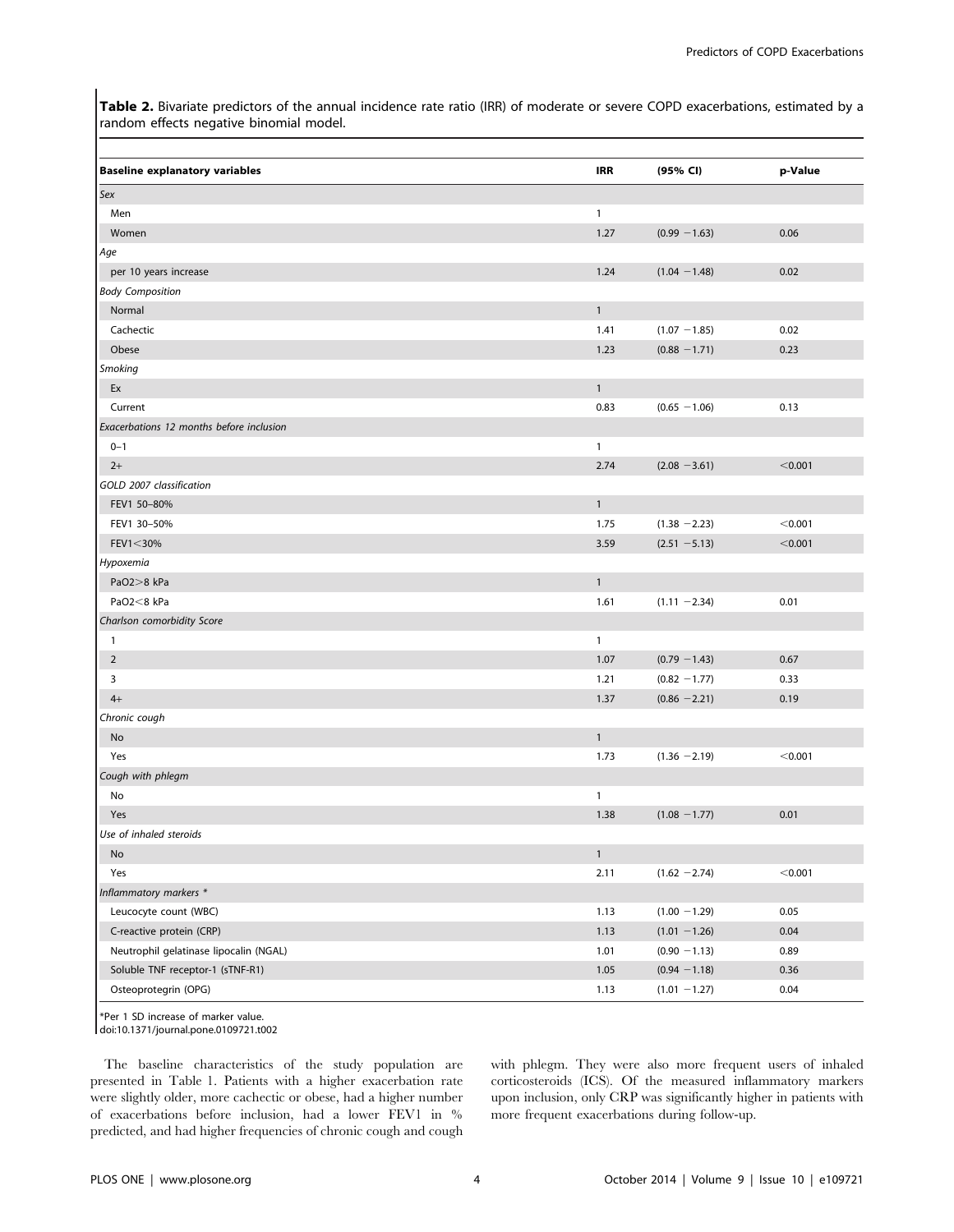Table 3. Multivariate model of the annual incidence rate ratio (IRR) of moderate or severe COPD exacerbations, estimated by a random effects negative binomial model.

| <b>Baseline explanatory variables</b>                     | <b>IRR</b>   | 95% CI          | p-Value |
|-----------------------------------------------------------|--------------|-----------------|---------|
| Sex                                                       |              |                 |         |
| Men                                                       | $\mathbf{1}$ |                 |         |
| Women                                                     | 1.45         | $(1.14 - 1.84)$ | 0.002   |
| Age                                                       |              |                 |         |
| per 10 years increase                                     | 1.23         | $(1.03 - 1.47)$ | 0.02    |
| <b>Body composition</b>                                   |              |                 |         |
| Normal                                                    | $\mathbf{1}$ |                 |         |
| Cachectic                                                 | 1.19         | $(0.91 - 1.56)$ | 0.22    |
| Obese                                                     | 1.23         | $(0.90 - 1.69)$ | 0.19    |
| Smoking                                                   |              |                 |         |
| Ex                                                        | $\mathbf{1}$ |                 |         |
| Current                                                   | 0.93         | $(0.73 - 1.19)$ | 0.56    |
| Exacerbations last year                                   |              |                 |         |
| $0 - 1$                                                   | $\mathbf{1}$ |                 |         |
| $2+$                                                      | 1.65         | $(1.24 - 2.21)$ | 0.001   |
| GOLD 2007 classification                                  |              |                 |         |
| FEV1 50-80%                                               | $\mathbf{1}$ |                 |         |
| FEV1 30-50%                                               | 1.36         | $(1.07 - 1.74)$ | 0.01    |
| FEV1<30%                                                  | 2.90         | $(1.98 - 4.25)$ | < 0.001 |
| Hypoxemia                                                 |              |                 |         |
| PaO2>8 kPa                                                | $\mathbf{1}$ |                 |         |
| PaO2<8 kPa                                                | 1.10         | $(0.79 - 1.54)$ | 0.58    |
| Charlson comorbidity Score                                |              |                 |         |
| $\mathbf{1}$                                              | $\mathbf{1}$ |                 |         |
| $\overline{2}$                                            | 0.97         | $(0.74 - 1.27)$ | 0.81    |
| 3                                                         | 0.98         | $(0.68 - 1.42)$ | 0.93    |
| $4+$                                                      | 0.98         | $(0.61 - 1.57)$ | 0.93    |
| Chronic cough                                             |              |                 |         |
| No                                                        | $\mathbf{1}$ |                 |         |
| Yes                                                       | 1.64         | $(1.30 - 2.06)$ | < 0.001 |
| Use of inhaled steroids                                   |              |                 |         |
| No                                                        | $\mathbf{1}$ |                 |         |
| Yes                                                       | 1.57         | $(1.21 - 2.05)$ | 0.001   |
| Inflammatory markers added one each, to the above model * |              |                 |         |
| Leucocyte count (WBC)                                     | 1.04         | $(0.93 - 1.17)$ | 0.49    |
| C-reactive protein (CRP)                                  | 1.03         | $(0.93 - 1.14)$ | 0.56    |
| Neutrophil gelatinase lipocalin (NGAL)                    | 0.99         | $(0.89 - 1.10)$ | 0.85    |
| Soluble TNF receptor-1 (sTNF-R1)                          | 1.03         | $(0.92 - 1.16)$ | 0.56    |
| Osteoprotegrin (OPG)                                      | 0.92         | $(0.82 - 1.03)$ | 0.15    |

\*IRR per 1 SD increase of marker value. doi:10.1371/journal.pone.0109721.t003

### Factors associated with annual exacerbation rate

Table 2 shows bivariate associations between possible predictor variables and annual exacerbation rate. Age, cachexia, number of exacerbations the year before inclusion, GOLD stage, hypoxemia, cough symptoms, and use of ICS were all associated with a higher IRR. Higher levels of CRP and OPG at baseline, but not levels of WBC, NGAL and sTNF-R1, were predictive of a higher exacerbation rate within the follow-up.

The adjusted IRRs are shown in Table 3. Significant predictors of a higher risk for moderate or severe exacerbations were female sex, higher age, a history of frequent exacerbations prior to inclusion, higher GOLD stage, chronic cough and use of ICS. Of all potential interactions between sex and the other variables tested, none were found to be statistically significant.

Thus, mostly the associations seen in the bivariate analyses were confirmed, except for the inflammatory markers, which were not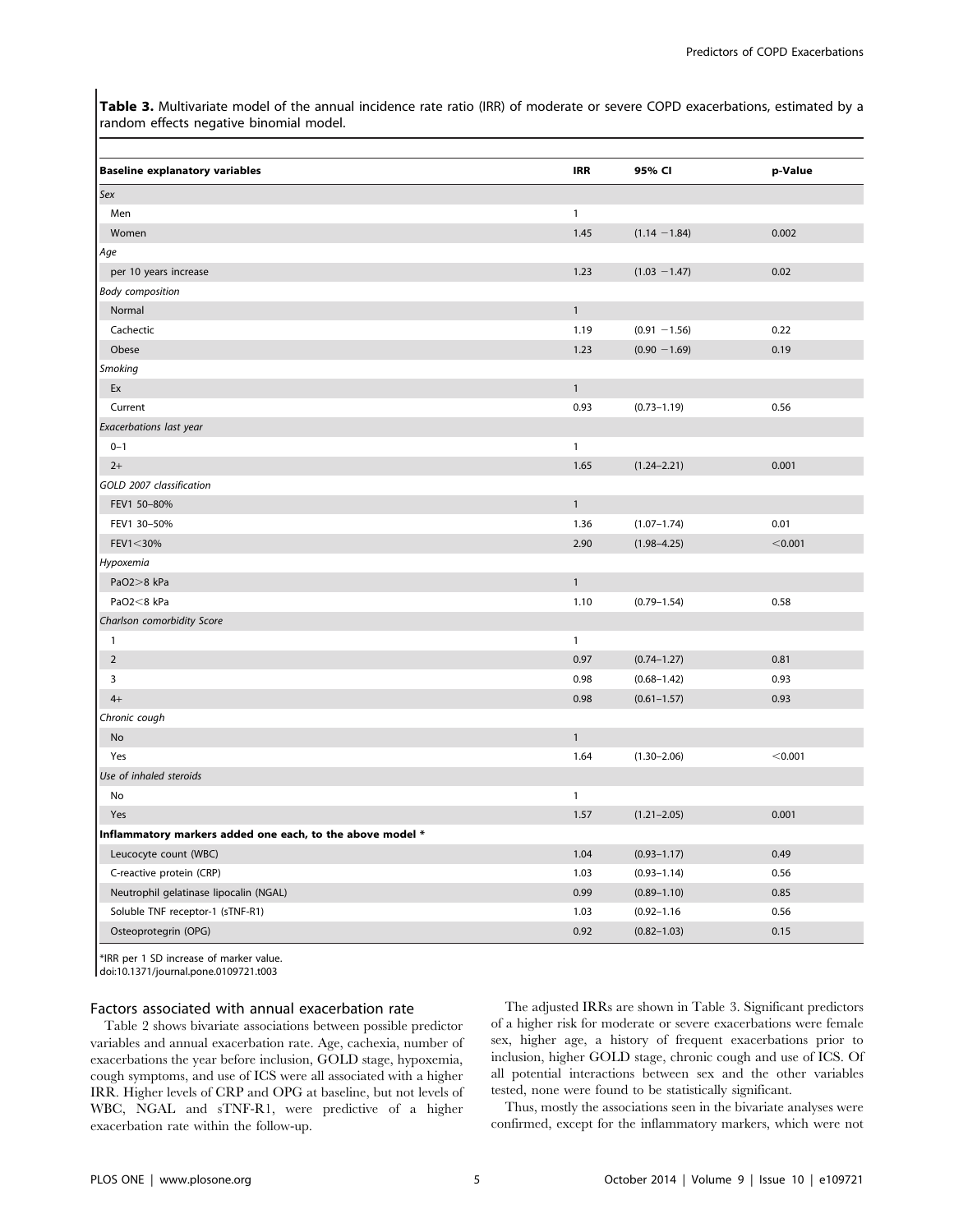Table 4. Bivariate predictors of copd-exacerbation duration more than three weeks, estimated by a generalized estimation equation logistic regression model.

| <b>Baseline explanatory variables</b>     | OR           | 95% CI          | p-Value |
|-------------------------------------------|--------------|-----------------|---------|
| Sex                                       |              |                 |         |
| Men                                       | $\mathbf{1}$ |                 |         |
| Women                                     | 1.02         | $(0.79 - 1.31)$ | 0.90    |
| Age                                       |              |                 |         |
| per 10 years increase                     | 0.94         | $(0.78 - 1.13)$ | 0.52    |
| <b>Body Composition</b>                   |              |                 |         |
| Normal                                    | $\mathbf{1}$ |                 |         |
| Cachectic                                 | 1.07         | $(0.81 - 1.43)$ | 0.63    |
| Obese                                     | 1.43         | $(1.02 - 2.00)$ | 0.04    |
| Smoking                                   |              |                 |         |
| Ex                                        | $\mathbf{1}$ |                 |         |
| Current                                   | 1.24         | $(0.96 - 1.59)$ | 0.10    |
| Exacerbations 12 months before inclusion  |              |                 |         |
| $0 - 1$                                   | $\mathbf{1}$ |                 |         |
| $2+$                                      | 1.20         | $(0.91 - 1.59)$ | 0.20    |
| GOLD 2007 classification                  |              |                 |         |
| FEV1 50-80%                               | $\mathbf{1}$ |                 |         |
| FEV1 30-50%                               | 1.11         | $(0.84 - 1.45)$ | 0.47    |
| FEV1<30%                                  | 1.05         | $(0.72 - 1.53)$ | 0.79    |
| Hypoxemia                                 |              |                 |         |
| PaO2>8 kPa                                | $\mathbf{1}$ |                 |         |
| PaO2<8 kPa                                | 0.83         | $(0.57 - 1.22)$ | 0.34    |
| Charlson comorbidity Score                |              |                 |         |
| $\mathbf{1}$                              | $\mathbf{1}$ |                 |         |
| $\overline{2}$                            | 1.51         | $(1.13 - 2.02)$ | 0.005   |
| 3                                         | 1.26         | $(0.85 - 1.85)$ | 0.25    |
| $4+$                                      | 1.21         | $(0.77 - 1.89)$ | 0.42    |
| Chronic cough                             |              |                 |         |
| No                                        | $\mathbf{1}$ |                 |         |
| Yes                                       | 1.43         | $(1.11 - 1.85)$ | 0.005   |
| Cough with phlegm                         |              |                 |         |
| No                                        | $\mathbf{1}$ |                 |         |
| Yes                                       | 1.18         | $(0.91 - 1.53)$ | 0.22    |
| Use of inhaled steroids                   |              |                 |         |
| No                                        | $\mathbf{1}$ |                 |         |
| Yes                                       | 0.97         | $(0.72 - 1.30)$ | 0.83    |
| Time since inclusion                      |              |                 |         |
| Per year increase                         | $1.2$        | $(1.05 - 1.36)$ | 0.006   |
| Exacerbation severity                     |              |                 |         |
| Mild                                      | $\mathbf{1}$ |                 |         |
| Moderate (use of antibiotics or steroids) | 1.51         | $(1.12 - 2.01)$ | 0.006   |
| Severe (admission to hospital)            | 2.25         | $(1.60 - 3.17)$ | < 0.001 |
| Season                                    |              |                 |         |
| Summer                                    | $\mathbf{1}$ |                 |         |
| Autumn                                    | 1.24         | $(0.90 - 1.71)$ | 0.18    |
| Winter                                    | 1.48         | $(1.09 - 2.01)$ | 0.01    |
| Spring                                    | 1.36         | $(0.99 - 1.86)$ | 0.06    |
| Inflammatory markers *                    |              |                 |         |
| Leucocyte count (WBC)                     | 1.11         | $(0.98 - 1.25)$ | 0.10    |
|                                           |              |                 |         |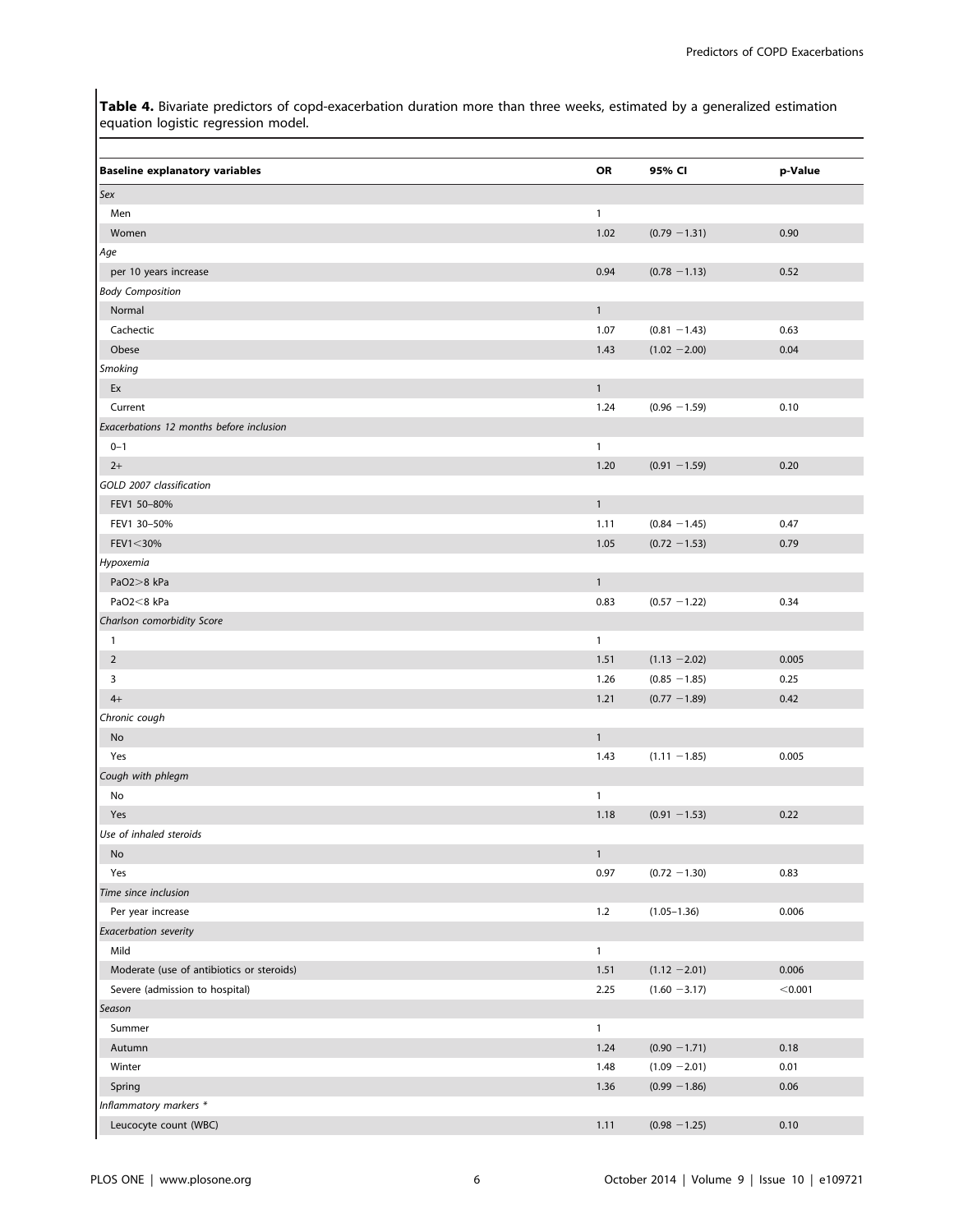#### Table 4. Cont.

| <b>Baseline explanatory variables</b>  | <b>OR</b> | 95% CI          | p-Value |
|----------------------------------------|-----------|-----------------|---------|
| C-reactive protein (CRP)               | 0.94      | $(0.83 - 1.07)$ | 0.36    |
| Neutrophil gelatinase lipocalin (NGAL) | 1.06      | $(0.93 - 1.21)$ | 0.37    |
| Soluble TNF receptor-1 (sTNF-R1)       | 1.14      | $(1.01 - 1.28)$ | 0.04    |
| Osteoprotegrin (OPG)                   | 0.97      | $(0.85 - 1.09)$ | 0.59    |

\*IRR per 1 SD increase of marker value. doi:10.1371/journal.pone.0109721.t004

significant predictors of later exacerbations in the model where a large number of covariables were included.

# Factors associated with exacerbation duration more than three weeks

Table 4 and 5 show bi- and multivariate associations between potential predictor variables and exacerbations lasting more than 3 weeks. Variables with significant bivariate associations were obesity, Charlson comorbidity score (CCS) 2, chronic cough, increasing time since inclusion, increasing exacerbation severity, exacerbations during winter and spring (December-February and March-May), and higher levels of baseline sTNF*-*R1. The same variables remained significant after multivariate adjustment, with the exception of obesity, CCS and chronic cough. The presence of hypoxemia was after adjustment associated with exacerbation duration shorter than three weeks. Age, sex, GOLD-stage, smoking status and use of medication along with the other inflammatory markers did not show a significant association with exacerbation duration.

#### Discussion

We used prospective follow-up data from a large cohort study from western Norway to identify predictors for COPD exacerbation frequency and duration. The best predictors of future exacerbations in this study were a history of frequent exacerbations prior to inclusion, lower lung function, increasing age, and female sex, confirming the findings of earlier studies [6–8]. Furthermore, we identified some easily accessible clinical variables independently associated with increased exacerbation rates such as chronic cough and the use of inhaled steroids.

Exacerbation duration was significantly associated with exacerbation severity and season, which is in accordance with other studies [21,22,24]. In addition, we identified an association between exacerbation duration and both hypoxemia and sTNF-R1 not demonstrated before.

The main strengths of this study were the prospective design, the large number of patients, and the assessment of a series of different variables. This allowed for the use of complex regression analysis and adjustment for several key variables. Attendance rate at the visits was high, varying between 86 and 97 percent. The longitudinal design allowed for predictive statistical modeling, however, no intervention was done, and the concept prediction should not be confused with causality.

The statistical analysis of exacerbation frequency is complex, due to its distorted distribution and due to clustering both in subject and time [32]. One approach is to compare the frequent vs. the non-frequent exacerbator using logistic regression. However, negative binomial or Poisson regression may be more suited [33]. In our study we treated the exacerbation frequency as a count variable. Both Poisson and negative binomial models were considered, but due to overdispersion of the data the latter model was preferred, though a Poisson model was also fitted producing almost identical results (not shown here).

The exacerbation data was acquired through interview by the study physician, with the aid of the patients' journal present. The majority of patients (n = 350) lived in a proximity to our hospital, which would have led them to attend our hospital in an emergency. Due to the long follow-up, we did not use an exacerbation diary or other grading tools although these methods have been validated [34]. Thus, we believe under-reporting of severe exacerbations were highly unlikely and under-reporting of moderate exacerbations unlikely but probably present to some extent. Regarding severe exacerbations, apart from hospital admission and duration, we had no other clinical information to validate its severity, and due to this we chose to analyze severe and moderate exacerbations together. For the analysis of exacerbation duration, mild exacerbations were included in the model despite the limitations in in the data collection mentioned above, and this should be taken into consideration when interpreting the data.

This study showed a large diversity in both exacerbation frequency and duration. In agreement with earlier studies, a person with exacerbations in the past is more likely to experience exacerbations in the future [6–8]. Earlier studies have shown that women experience more symptoms from their illness, but mortality rates have shown gender equality [35]. A similar picture emerged in our study, where women experienced a higher rate of moderate exacerbations, but not severe exacerbations requiring hospital admission. Whether this represents a genuine increase in exacerbations or an increased tendency among women to seek medical attention remains unclear.

Somewhat surprising, but also seen before [6], was the finding that ex-smokers had no reduction of the exacerbation count compared to active smokers. This could imply that smoking cessation was too late, and that disease progression continued after smoking cessation. Another explanation may be that most of our cohort consisted of a selection of COPD patients having had prior consultations with pulmonary physicians [26], which might affect smoking habits, where perhaps the most symptomatic patients were more likely to have quit prior to entering the study. Different exacerbation rates between smokers and ex-smokers have been seen in COPD patients selected from a more general population [36]. Finally, time since smoking cessation was not a significant variable in our study (data not shown), but our study may not have been powered to examine that properly.

The association between exacerbation frequency and use of ICS may seem paradoxical as large randomized studies have shown a modest, but significant decrease in exacerbation risk with their use [37–40]. Nevertheless, randomized trials often include highly selected study populations, and non-intervention cohort studies as ours add to the existing knowledge. Several studies have shown an association between ICS and pneumonia rate [41–43], and it is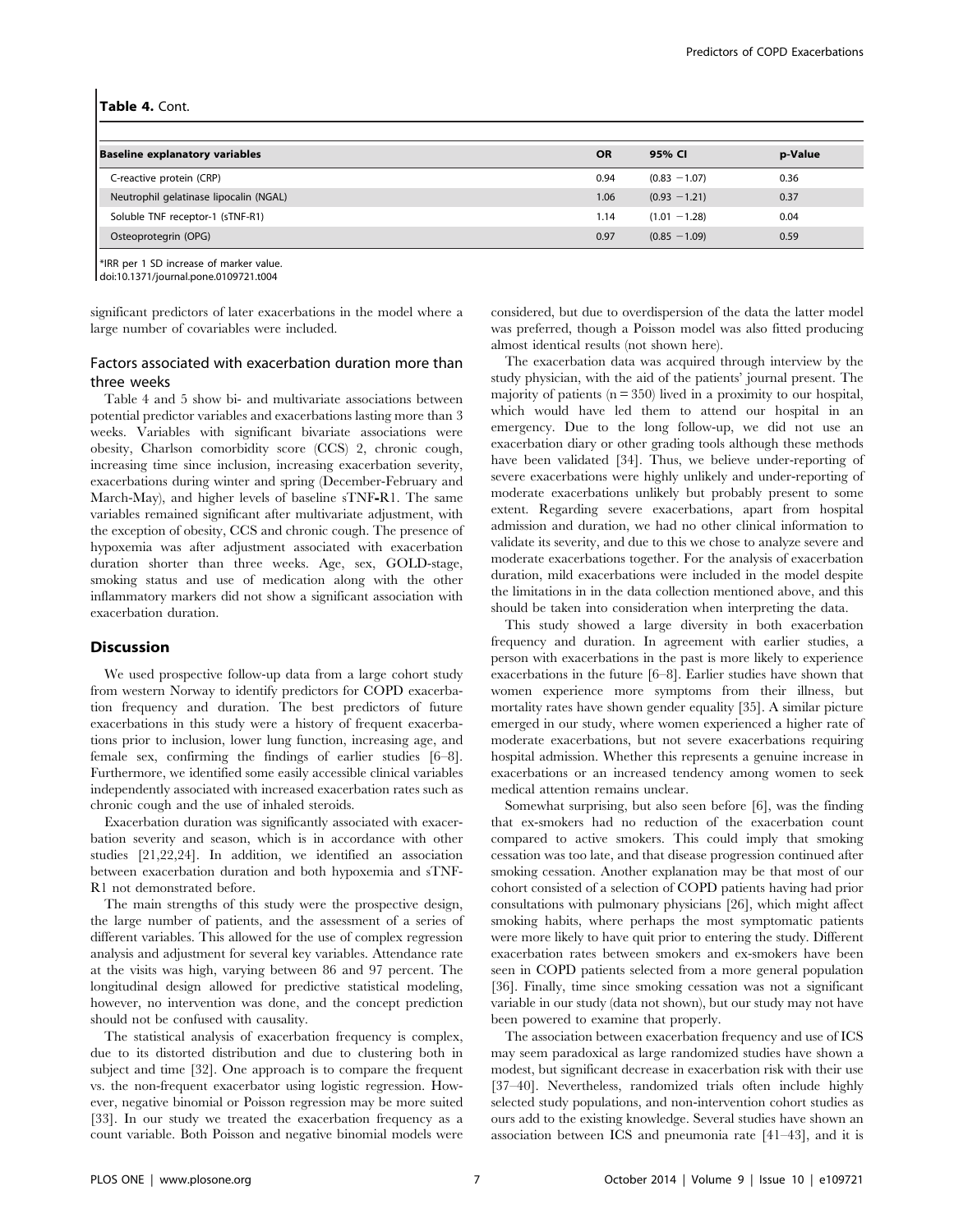Table 5. Multivariate model of copd-exacerbation duration more than three weeks, estimated by a generalized estimation equation logistic regression model.

| <b>Baseline explanatory variables</b>     | OR           | 95% CI          | p-Value |
|-------------------------------------------|--------------|-----------------|---------|
| Sex                                       |              |                 |         |
| Men                                       | $\mathbf{1}$ |                 |         |
| Women                                     | 1.17         | $(0.88 - 1.56)$ | 0.29    |
| Age                                       |              |                 |         |
| per 10 years increase                     | 0.88         | $(0.70 - 1.10)$ | 0.27    |
| <b>Body Composition</b>                   |              |                 |         |
| Normal                                    | $\mathbf{1}$ |                 |         |
| Cachectic                                 | 0.92         | $(0.66 - 1.29)$ | 0.63    |
| Obese                                     | 1.35         | $(0.93 - 1.98)$ | 0.11    |
| Smoking                                   |              |                 |         |
| Ex                                        | $\mathbf{1}$ |                 |         |
| Current                                   | 1.29         | $(0.95 - 1.76)$ | 0.11    |
| GOLD 2007 classification                  |              |                 |         |
| FEV1 50-80%                               | $\mathbf{1}$ |                 |         |
| FEV1 30-50%                               | 1.23         | $(0.90 - 1.67)$ | 0.19    |
| FEV1<30%                                  | 1.18         | $(0.75 - 1.87)$ | 0.48    |
| Hypoxemia                                 |              |                 |         |
| PaO2>8 kPa                                | $\mathbf{1}$ |                 |         |
| PaO2<8 kPa                                | 0.60         | $(0.39 - 0.92)$ | 0.02    |
| Charlson comorbidity Score                |              |                 |         |
| $\mathbf{1}$                              | $\mathbf{1}$ |                 |         |
| $\overline{2}$                            | 1.14         | $(0.81 - 1.59)$ | 0.46    |
| $\overline{\mathbf{3}}$                   | 1.15         | $(0.72 - 1.82)$ | 0.56    |
| $4+$                                      | 1.36         | $(0.76 - 2.42)$ | 0.30    |
| Chronic cough                             |              |                 |         |
| No                                        | $\mathbf{1}$ |                 |         |
| Yes                                       | 1.29         | $(0.97 - 1.71)$ | 0.08    |
| Time since inclusion                      |              |                 |         |
| Per year increase                         | 1.19         | $(1.03 - 1.37)$ | 0.02    |
| Exacerbation severity                     |              |                 |         |
| Mild                                      | $\mathbf{1}$ |                 |         |
| Moderate (use of antibiotics or steroids) | 1.58         | $(1.14 - 2.18)$ | 0.006   |
| Severe (admission to hospital)            | 2.34         | $(1.58 - 3.49)$ | < 0.001 |
| Season                                    |              |                 |         |
| Summer                                    | $\mathbf 1$  |                 |         |
| Autumn                                    | 1.33         | $(0.94 - 1.89)$ | 0.11    |
| Winter                                    | 1.51         | $(1.08 - 2.12)$ | 0.02    |
| Spring                                    | 1.45         | $(1.02 - 1.35)$ | 0.04    |
| Soluble TNF receptor-1 (sTNF-R1)          |              |                 |         |
| per 1 SD increase of marker value         | 1.16         | $(1.00 - 1.35)$ | 0.05    |

doi:10.1371/journal.pone.0109721.t005

possible that use of ICS comes with an increased risk for infectious exacerbations of COPD. We observed an exacerbation IRR of 1.57 in ICS-users after multivariate adjustments, but still we cannot exclude a selection bias since these patients may have received their ICS due to worsening of symptoms not accounted for in our model. Also, in our study, a majority of the patients using ICS (91%) were using them in combination with a long acting beta-2-agonist (LABA), making it difficult to separate the

effect of the ICS vs. the LABA. Thus, our observation of increased exacerbation rate in ICS-users cannot be interpreted as a causal effect, but nonetheless, an observation of ICS-use may aid in identifying a patient with increased risk for future exacerbations.

A primary objective in this study was to evaluate the association between systemic inflammation and exacerbation rate measuring inflammatory markers at inclusion. In our study we only measured the inflammatory markers at baseline, and their predictive value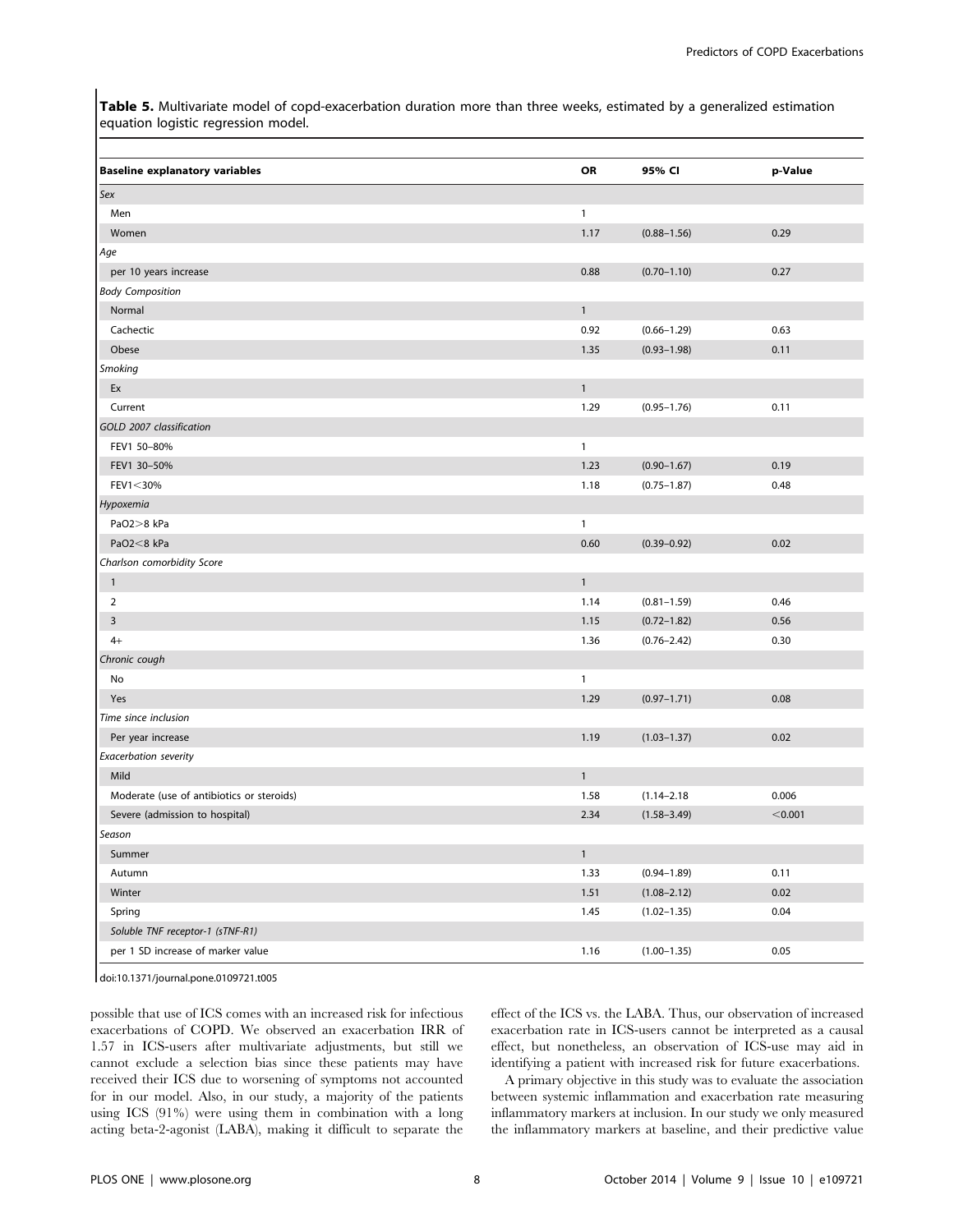for an event up to three years later is likely to decrease as time goes by. CRP and OPG at baseline were bivariately associated with the exacerbation rate, but not after multivariate adjustment. WBC, fibrinogen and uric acid have independently shown predictive value in other studies [6,11,14], indicating that systemic inflammation may be a prerequisite for exacerbations. CRP has shown predictive value in combination with the WBC and fibrinogen [12], and the specificity and sensitivity may be further improved with the construction of so called inflammomas [15], containing three or more easily accessible markers, or with sputum samples, nonetheless these approaches have still yielded limited clinical value, so the search for additional markers should continue.

It is challenging to predict those patients in risk for a long lasting exacerbation. Dissimilar from the exacerbation rate, factors like prior exacerbations and FEV1 did not seem to affect the duration. Increasing values of sTNF-R1 as a marker of activity in the TNF system was associated with late exacerbation recovery, and may be a marker of chronic inflammation in COPD. On the other hand, sTNF-R1 is associated with important comorbidities difficult to adjust for [26], and this finding must be confirmed in other studies. The association between duration and season can be linked to both lower temperature [44] and seasonality of viral infections [45], and was anticipated; on the other hand, the observation of reduced recovery time in patients with hypoxemia was unexpect-

# References

- 1. Wedzicha JA, Brill SE, Allinson JP, Donaldson GC (2013) Mechanisms and impact of the frequent exacerbator phenotype in chronic obstructive pulmonary disease. BMC Med 11: 181.
- 2. Donaldson GC, Seemungal TA, Bhowmik A, Wedzicha JA (2002) Relationship between exacerbation frequency and lung function decline in chronic obstructive pulmonary disease. Thorax 57: 847–852.
- 3. Halpin DM, Decramer M, Celli B, Kesten S, Liu D, et al. (2012) Exacerbation frequency and course of COPD. Int J Chron Obstruct Pulmon Dis 7: 653–661.
- 4. Soler-Cataluna JJ, Martinez-Garcia MA, Roman Sanchez P, Salcedo E, Navarro M, et al. (2005) Severe acute exacerbations and mortality in patients with chronic obstructive pulmonary disease. Thorax 60: 925–931.
- 5. Suissa S, Dell'Aniello S, Ernst P (2012) Long-term natural history of chronic obstructive pulmonary disease: severe exacerbations and mortality. Thorax 67: 957–963.
- 6. Hurst JR, Vestbo J, Anzueto A, Locantore N, Mullerova H, et al. (2010) Susceptibility to exacerbation in chronic obstructive pulmonary disease. N Engl J Med 363: 1128–1138.
- 7. Jenkins CR, Celli B, Anderson JA, Ferguson GT, Jones PW, et al. (2012) Seasonality and determinants of moderate and severe COPD exacerbations in the TORCH study. Eur Respir J 39: 38–45.
- 8. Bowler RP, Kim V, Regan E, Williams A, Santorico SA, et al. (2014) Prediction of acute respiratory disease in current and former smokers with and without COPD. Chest.
- 9. Kessler R, Faller M, Fourgaut G, Mennecier B, Weitzenblum E (1999) Predictive factors of hospitalization for acute exacerbation in a series of 64 patients with chronic obstructive pulmonary disease. Am J Respir Crit Care Med 159: 158–164.
- 10. Wells JM, Washko GR, Han MK, Abbas N, Nath H, et al. (2012) Pulmonary arterial enlargement and acute exacerbations of COPD. N Engl J Med 367: 913–921.
- 11. Bartziokas K, Papaioannou AI, Loukides S, Papadopoulos A, Haniotou A, et al. (2014) Serum uric acid as a predictor of mortality and future exacerbations of COPD. Eur Respir J 43: 43–53.
- 12. Thomsen M, Ingebrigtsen TS, Marott JL, Dahl M, Lange P, et al. (2013) Inflammatory biomarkers and exacerbations in chronic obstructive pulmonary disease. JAMA 309: 2353–2361.
- 13. Tufvesson E, Ekberg M, Bjermer L (2013) Inflammatory biomarkers in sputum predict COPD exacerbations. Lung 191: 413–416.
- 14. Groenewegen KH, Postma DS, Hop WC, Wielders PL, Schlosser NJ, et al. (2008) Increased systemic inflammation is a risk factor for COPD exacerbations. Chest 133: 350–357.
- 15. Agusti A, Edwards LD, Rennard SI, MacNee W, Tal-Singer R, et al. (2012) Persistent systemic inflammation is associated with poor clinical outcomes in COPD: a novel phenotype. PLoS One 7: e37483.
- 16. Quint JK, Baghai-Ravary R, Donaldson GC, Wedzicha JA (2008) Relationship between depression and exacerbations in COPD. Eur Respir J 32: 53–60.

Predictors of COPD Exacerbations

ed. Hypoxemic patients are likely to have more symptoms in their stable state, perhaps making it difficult to distinguish between the exacerbated and the stable state, which might affect their exacerbation reporting. Nonetheless, this observation should be confirmed in other studies.

This study illustrates the vicious circle affecting a large proportion of COPD patients, where one exacerbation predisposes for the next, leading to an ever increasing disease burden. This underscore the need for markers that could further identify patients at risk, as well as the need for proper intervention in these patients. We identify several clinical parameters for recognition of patients at risk for frequent or long lasting exacerbations, making it possible for earlier or more extensive preventive intervention. Finally, there is still a lack of useful inflammatory markers, both to identify patients with high risk of future exacerbations, as well as a diagnostic tool to detect ongoing exacerbations.

#### Author Contributions

Conceived and designed the experiments: GRH PSB JAH PA TME. Performed the experiments: GRH PSB MA JAH TU RG LJPP TME. Analyzed the data: GRH MA LJPP TME. Contributed reagents/ materials/analysis tools: TU PA TME. Contributed to the writing of the manuscript: GRH PSB MA JAH TU RG LJPP PA TME.

- 18. Brusse-Keizer M, van der Palen J, van der Valk P, Hendrix R, Kerstjens H (2011) Clinical predictors of exacerbation frequency in chronic obstructive pulmonary disease. Clin Respir J 5: 227–234.
- 19. Hurst JR, Perera WR, Wilkinson TM, Donaldson GC, Wedzicha JA (2006) Systemic and upper and lower airway inflammation at exacerbation of chronic obstructive pulmonary disease. Am J Respir Crit Care Med 173: 71–78.
- 20. Perera WR, Hurst JR, Wilkinson TM, Sapsford RJ, Mullerova H, et al. (2007) Inflammatory changes, recovery and recurrence at COPD exacerbation. Eur Respir J 29: 527–534.
- 21. Anzueto A, Miravitlles M, Ewig S, Legnani D, Heldner S, et al. (2012) Identifying patients at risk of late recovery  $(2/ = 8 \text{ days})$  from acute exacerbation of chronic bronchitis and COPD. Respir Med 106: 1258–1267.
- 22. Aaron SD, Donaldson GC, Whitmore GA, Hurst JR, Ramsay T, et al. (2012) Time course and pattern of COPD exacerbation onset. Thorax 67: 238–243.
- 23. Seemungal TA, Donaldson GC, Bhowmik A, Jeffries DJ, Wedzicha JA (2000) Time course and recovery of exacerbations in patients with chronic obstructive pulmonary disease. Am J Respir Crit Care Med 161: 1608–1613.
- 24. Donaldson GC, Goldring JJ, Wedzicha JA (2012) Influence of season on exacerbation characteristics in patients with COPD. Chest 141: 94–100.
- 25. Johannessen A, Lehmann S, Omenaas ER, Eide GE, Bakke PS, et al. (2006) Post-bronchodilator spirometry reference values in adults and implications for disease management. Am J Respir Crit Care Med 173: 1316–1325.
- 26. Eagan TM, Ueland T, Wagner PD, Hardie JA, Mollnes TE, et al. (2010) Systemic inflammatory markers in COPD: results from the Bergen COPD Cohort Study. Eur Respir J 35: 540–548.
- 27. Schutz Y, Kyle UU, Pichard C (2002) Fat-free mass index and fat mass index percentiles in Caucasians aged 18–98 y. Int J Obes Relat Metab Disord 26: 953–960.
- 28. Rodriguez-Roisin R (2000) Toward a consensus definition for COPD exacerbations. Chest 117: 398S–401S.
- 29. Eagan TM, Damas JK, Ueland T, Voll-Aanerud M, Mollnes TE, et al. (2010) Neutrophil gelatinase-associated lipocalin: a biomarker in COPD. Chest 138: 888–895.
- 30. Saure EW, Eagan TM, Jensen RL, Voll-Aanerud M, Aukrust P, et al. (2012) Explained variance for blood gases in a population with COPD. Clin Respir J 6: 72–80.
- 31. Langsetmo L, Platt RW, Ernst P, Bourbeau J (2008) Underreporting exacerbation of chronic obstructive pulmonary disease in a longitudinal cohort. Am J Respir Crit Care Med 177: 396–401.
- 32. Hurst JR, Donaldson GC, Quint JK, Goldring JJ, Baghai-Ravary R, et al. (2009) Temporal clustering of exacerbations in chronic obstructive pulmonary disease. Am J Respir Crit Care Med 179: 369–374.
- 33. Keene ON, Calverley PM, Jones PW, Vestbo J, Anderson JA (2008) Statistical analysis of exacerbation rates in COPD: TRISTAN and ISOLDE revisited. Eur Respir J 32: 17–24.
- 17. Sakae TM, Pizzichini MM, Teixeira PJ, da Silva RM, Trevisol DJ, et al. (2013) Exacerbations of COPD and symptoms of gastroesophageal reflux: a systematic review and meta-analysis. J Bras Pneumol 39: 259–271.
- 34. Mackay AJ, Donaldson GC, Patel AR, Singh R, Kowlessar B, et al. (2013) Detection and severity grading of COPD exacerbations using the exacerbations of Chronic Obstructive Pulmonary Disease Tool (EXACT). Eur Respir J.